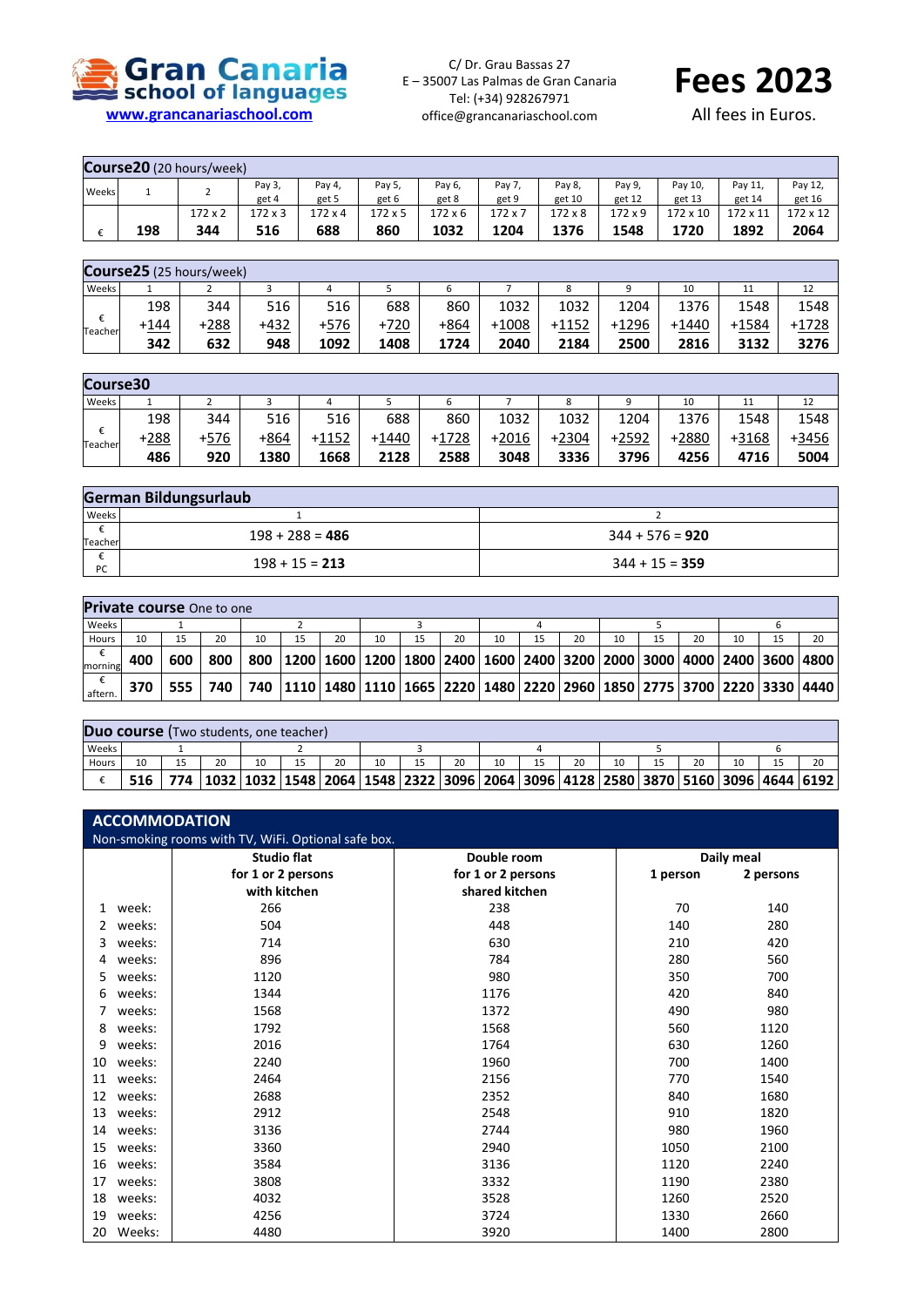

C/ Dr. Grau Bassas 27 E - 35007 Las Palmas de Gran Canaria Tel: (+34) 928267971 office@grancanariaschool.com



All fees in Euros.

## **Other services:**

| Extra cleaning of the studio (kitchen not included) + change of bed sheets and towels:  30 $\epsilon$ |
|-------------------------------------------------------------------------------------------------------|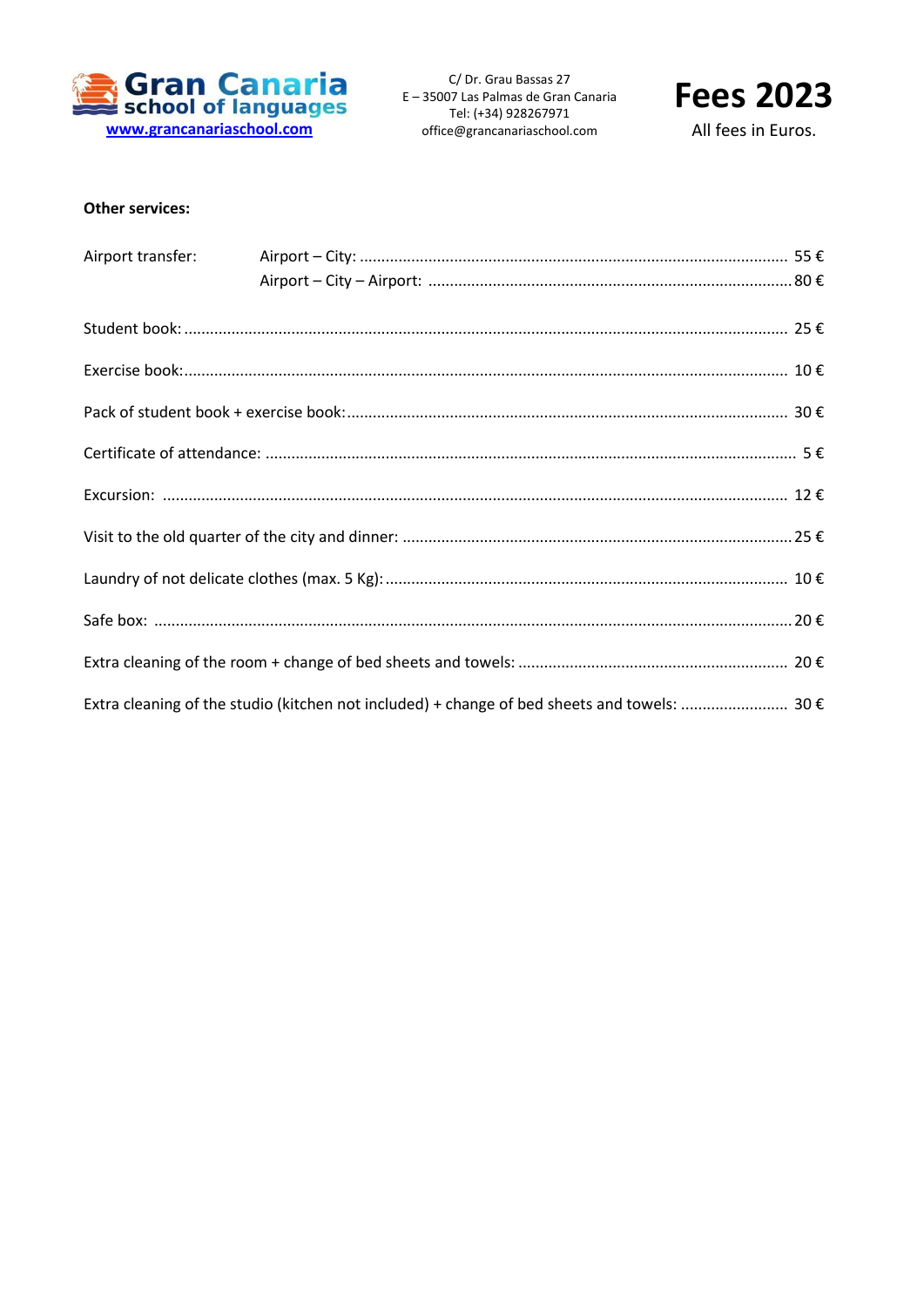

C/ Dr. Grau Bassas 27 E – 35007 Las Palmas de Gran Canaria Tel: (+34) 928267971 office@grancanariaschool.com

## **Conditions 2023**

## **General terms and conditions**

- 1. This agreement is legally binding once the centre has received a student's signed enrolment form, either online or in writing, and implies full acceptance of these general terms and conditions. Likewise, the agreement is legally binding if the inscription is made by telephone, once the data of the reservation have been taken and the payment (deposit or total payment) has been received.
- 2. This contract is available to the public at http://www.en.grancanariaschool.com/conditions.php
- 3. The total amount of the course (and accommodation) must be paid in advance. The student will then receive the confirmation of his/her reservation request and an invoice. If payment of the total amount is not made within two weeks from the date of sending the reservation request, it will be deemed cancelled. Payments can be made in cash, by credit card or by bank transfer with no costs for the beneficiary.
- 4. A paid course/accommodation or part of it is not transferable to another person.
- 5. Minimum age to participate in a group course: 16 years. Minimum age to occupy a room in our accommodation: 18 years or younger accompanied by a responsible adult.
- 6. To participate in a course or occupy our accommodation, all students and guests must present one of three documents: a certificate of vaccination against Covid-19 with the complete dose-series issued by the competent authority, a negative PCR or antigen test performed within 72 hours prior to arrival at the accommodation or, for the course, on the day of participation and to be repeated daily, or a medical certificate stating that they have been free of the disease for the last 180 days. These documents must be issued by an authorised medical service. The complete dose-series is understood to be the one determined by the competent authorities at any given time. These requirements may change at any time during the student's stay.
- 7. The school is open all year round and offers Spanish courses as non-accredited education. Course20 (Standard course) is offered from Monday to Friday from 9.00 to 13.00. Classes affected by bank holidays will be made up within the same week.
- 8. The maximum number of participants per group is 12.
- 9. From A1 to B1, a complete level lasts between 4 and 5 weeks. Levels B2 and C1 consist of two blocks of 4 to 5 weeks each. Level C1 is given in group courses only from October to March, but it is available in private or semiprivate lessons all year round.
- 10. A class session lasts 50 minutes. Classes are taught in Spanish.
- 11. LEVEL ASSIGNMENT: The distribution of the students in the different levels is the responsibility of the school and is based on strictly academic criteria. After the initial level test, interview and language needs of the student, the decision will be taken to locate him/her in the most appropriate level.
- 12. CHANGES OF LEVEL: A student may request a change of level, but the change will be possible only with the approval of his/her teacher and the academic coordinator. In case the teacher and the academic coordinator consider that the student's language proficiency is not sufficient to step up to the next level, he/she will be required a level entrance to test his/her production and comprehension skills.
- 13. Starting dates for beginners in the Course20 (groups): the 1st Monday of the month throughout the year.
- 14. All rooms and studios are non-smoking rooms.
- 15. The accommodation is given clean and re-cleaned on the 8th or 9th day. But the cleaning of the kitchen in the studios is not included in the price. Bed linen and towels are included and changed with each cleaning of the room. Customers can ask for an extra cleaning with change of bed linen and towels against payment. We do the laundry (not ironing) of your personal clothing (not delicate clothes) against payment. No cooking is allowed in rooms that do not have a kitchen.
- 16. The price of the course includes:
	- Initial level test
- Free internet access via WiFi
- Discount on car rental • Access to the library and lending
- Tutoring and academic counselling Personalized attention and information Discount on surf courses of books
- 17. The price of the course does not include: tuition material and, certifications.
- 18. Students can book our accommodation in the company of people who do not attend a course.
- 19. Accommodation payment is made for full weeks starting on Saturday/Sunday at 12 noon. Rooms must be vacated on Saturday/Sunday before 10:00 h.
- 20. Smoking or making fire is not allowed in the school or in the accommodation. Animals are not allowed.
- 21. CANCELLATIONS or CHANGE OF DATES: In the case of cancellations or change of dates received within 21 to 15 days before the start of the course, the school refunds the amount paid for tuition and accommodation minus 20%. If the cancellation or change of date is received between 14 and 8 days before the start of the course, the school refunds the amount paid for tuition and accommodation minus 40%. Cancellations or change of dates made within 7 days before the start of the course are not accepted.